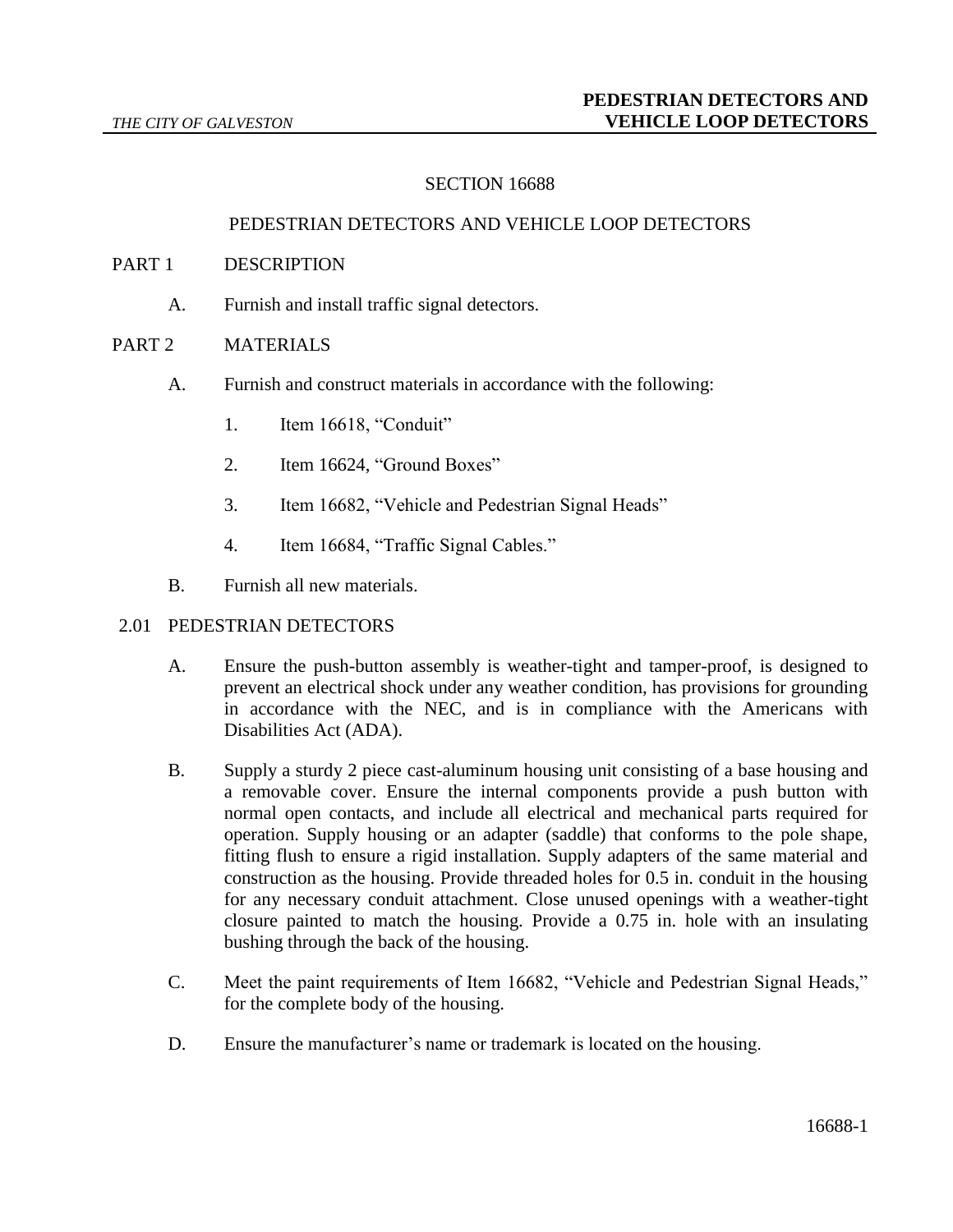- E. Supply push-button switches that have single-pole, single-throw contacts and screwtype terminals and have a design life of at least 1 million operations.
- F. Use sheet aluminum having a minimum thickness of 0.080 in. for information signs for push buttons.

# 2.02 VEHICLE LOOP DETECTORS

- A. Unless otherwise shown on the plans, use stranded copper No. 14 AWG XHHW cross-linked-thermosetting-polyethylene insulated conductor rated for 600 volts AC for vehicle detector loop wire. Ensure each length of wire shows the name or trademark of the manufacturer, the insulation voltage rating, the wire gauge, and the insulation type at approximate 2 ft. intervals on the insulation surface.
- B. When shown on the plans, use flexible vinyl or polyethylene tubing with 0.184 in. minimum I.D., 0.031 in. minimum wall thickness, 0.26 in. maximum O.D., and a smooth bore. Use tubing that does not adhere to the loop wire in any way and is capable of resisting deterioration from oils, solvents, and temperatures up to 212°F. Use tubing that is abrasion-resistant and remains flexible from  $-22^{\circ}F$  to  $212^{\circ}F$ . Unless otherwise shown on the plans, use orange or red tubing.

## PART 3 CONSTRUCTION

## 3.01 PEDESTRIAN DETECTORS

- A. Wire the push button to the nearest splicing point or terminal strip using stranded No. 12 AWG XHHW wire with 600 volt insulation. Do not use terminal connections or splice wire leads except in the hand holes located in the signal pole shaft, in the signal pole base, or at locations approved by the Engineer. All allowed splices must be watertight.
- B. Attach wires to terminal posts with solderless terminals. Attach terminals to the wires with a ratchet-type compression crimping tool properly sized to the wire.
- C. Mount a pedestrian push button sign near each push button as shown on the plans.

## 3.02 VEHICLE LOOP DETECTORS

- A. Provide the loop location, configuration, wire color, and number of turns shown on the plans. Loops may be adjusted by the Owner's Representative to fit field conditions.
	- 1. Saw Cuts
		- a. Cut the pavement with a concrete saw to form neat lines. Do not exceed 1 in. in depth on concrete bridge slab saw cuts. Cut all other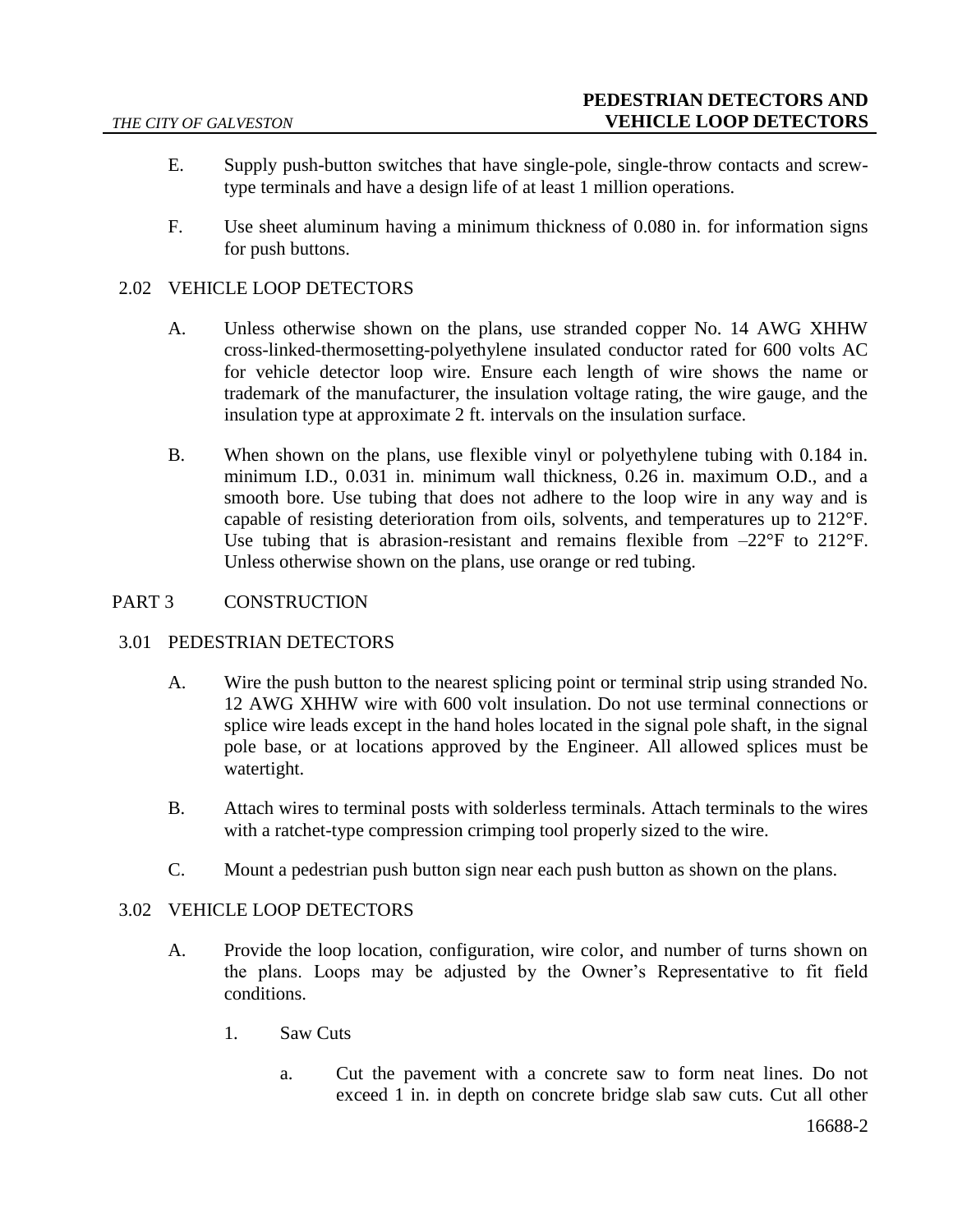saw cuts deep enough to provide a minimum of 1 in. depth of sealant over the wire. Unless otherwise shown on the plans, cut a separate saw cut from each loop to the edge of the pavement. Ensure the cut is clean and dry when the wire and sealant are placed.

- 2. Conduit
	- a. Place conduit between the pavement and ground box as shown on the plans.
- 3. Loop Wire Color
	- a. Unless otherwise shown on the plans, use the following color code. Use white for the first loop on the right followed by black, orange, green, brown, and blue. Use the same color for all loops in the same lane. Loops installed in multi-lanes will have the same color code in the order the loops are installed. When facing the same direction that traffic flows, the color code will read from right to left for all lanes carrying traffic in that direction. If traffic moves in 2 directions, the color code will be repeated for the other direction of traffic.
- 4. Loop Wire Installation
	- a. When shown on the plans place the loop wire in a flexible vinyl or polyethylene tubing in accordance with 16688.2, "Materials." The loop wire color requirements do not apply to wires in tubing.
	- b. Twist the wire from the loop to the ground box a minimum of 5 turns per foot. When only 1 pair of wires is in a saw cut, it need not be twisted while in the saw cut. Do not splice loop wire in the loop or in the run to the ground box.
	- c. Hold the loop wire in place every 2 ft. with strips of rubber, neoprene flexible tubing, or polyethylene foam sealant approximately 1 in. long. Leave these strips in place, and fill the slot with loop sealant.
	- d. Splice the loop lead-in cable and loop detector wires only in the ground box near the loop it is serving. Use non-corrosive solder for splices, and ensure that the splice is watertight. Ground the drain wire of the loop lead-in cable to earth ground only at the controller or detector cabinet. Ensure the resistance from the drain wire to the ground rod is less than 1 ohm.

#### PART 4 MEASUREMENT